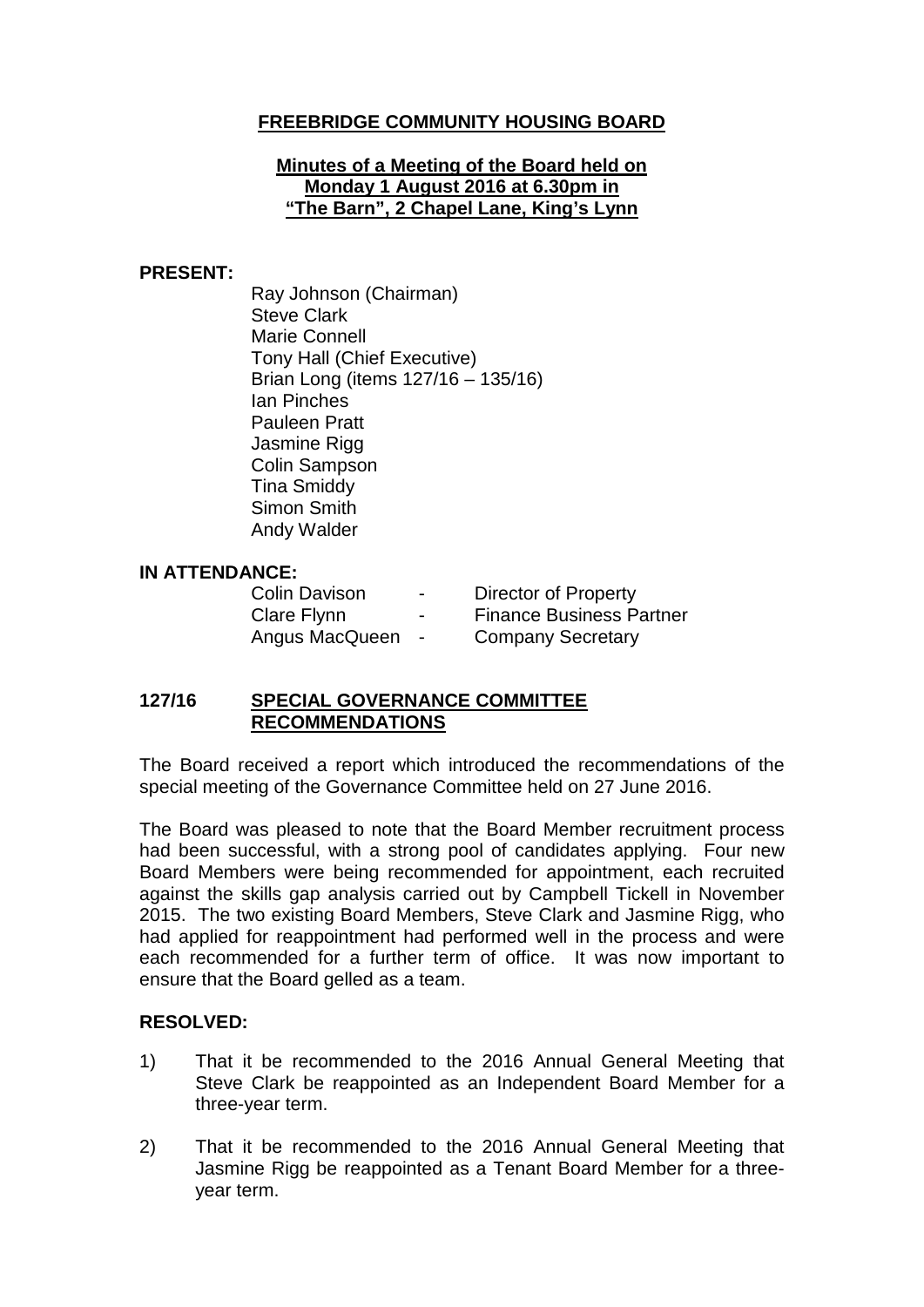- 3) That Andrew Walder be appointed as an Independent Board Member with immediate effect, to fill the existing vacancy, and that it be recommended to the 2016 Annual General Meeting that Andrew Walder be appointed as an Independent Board Member for a threeyear term.
- 4) That Pauleen Pratt, Tina Smiddy and Simon Smith be appointed as Coopted Board Members, initially for a period of two years.

At this point, Steve Clark, Jasmine Rigg, Andy Walder, Pauleen Pratt, Tina Smiddy and Simon Smith joined the meeting. The Chairman welcomed the four new Board Members.

# **128/16 APOLOGIES AND INTRODUCTION**

There were no apologies for absence.

## **129/16 MINUTES**

The minutes of the meeting held on 13 June 2016 were confirmed as a correct record and signed by the Chairman.

## **130/16 DECLARATIONS OF INTEREST**

Steve Clark, Jasmine Rigg, Andy Walder, Pauleen Pratt, Tina Smiddy and Simon Smith declared interests in the item at minute number 127/16 – Special Governance Committee Recommendations – as each was a candidate for appointment to the Board. They did not join the meeting until after the item.

Tony Hall declared an interest in the item at minute number 145/16 – Governance Committee Recommendation – as his contract of employment was under discussion. He withdrew from the room for the duration of the item.

## **131/16 CHAIRMAN'S UPDATE**

The Chairman said that he had attended his usual weekly meetings with the Chief Executive. In addition, he advised of the following:

• He had sat on the recruitment panel for new Board Members, which had interviewed candidates on 20 and 27 June. This had been followed by a special meeting of the Governance Committee on 27 June to make recommendations on the appointments to the Board.

[confidential wording]

• He had attended the Board Away Day on 11 July. He had been pleased that Simon Smith and Andy Walder had been able to take part at short notice.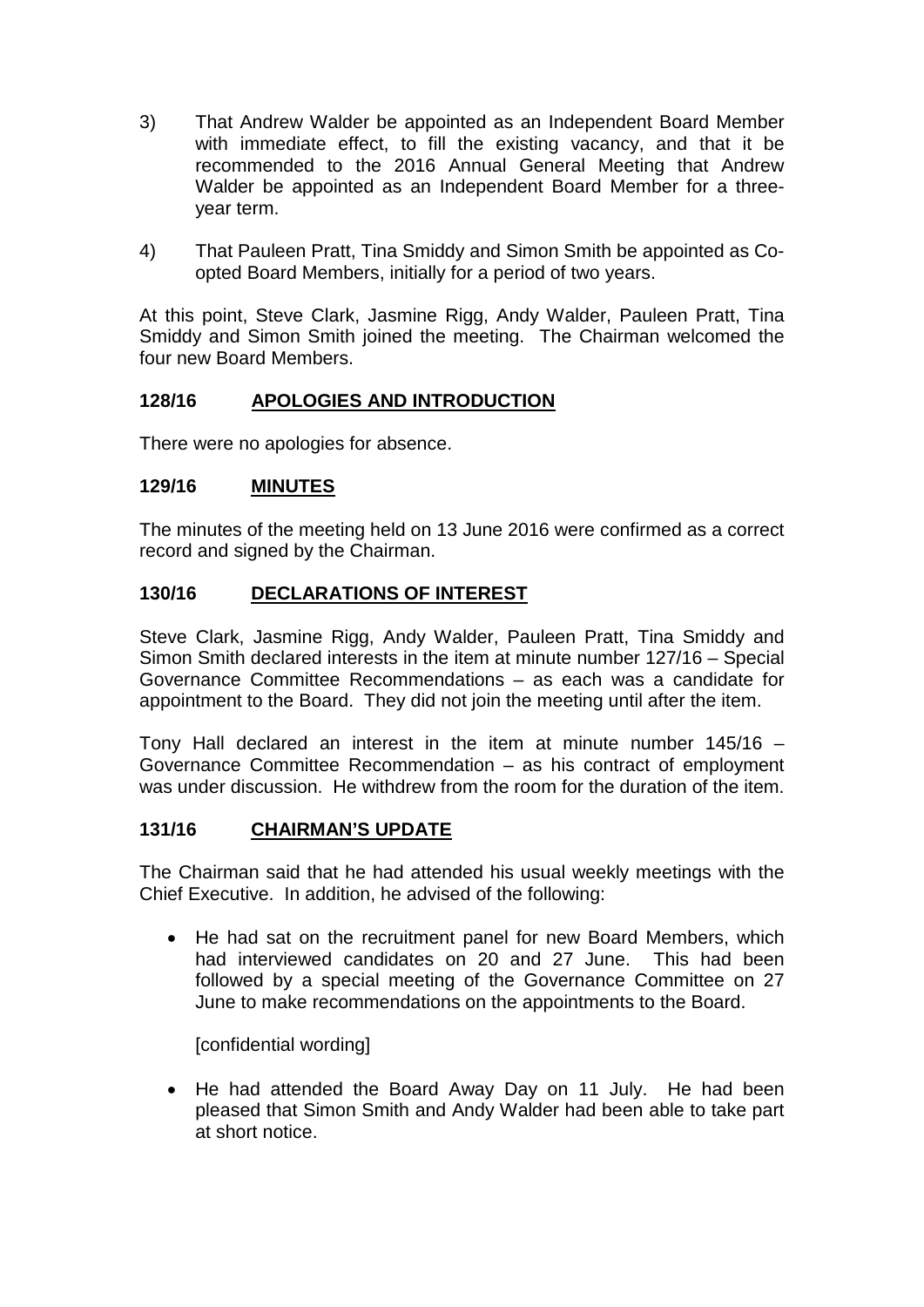- He had attended the farewell reception for the former Leader of the Borough Council, Nick Daubney.
- He had attended the Governance Committee meeting held on 18 July.
- He had attended the Freebridge Community Awards event held on 4 July at the Providence Street Community Centre. He asked that his thanks be passed on to the staff involved for making this such a successful event. He had been pleased with the positive coverage that the event had achieved in the local press.

# **132/16 MANAGEMENT TEAM UPDATE**

A written update from the Management Team had been previously circulated and was noted by the Board.

The written update covered the following issues:

- Out and About Programme
- Hillington Square Fete
- 29 St Edmundsbury Road (Old Police House)
- Fire at Hillington Square
- Local Government Pension Scheme Pension Policy Statement
- Providence Street Community Centre
- Freebridge Community Awards
- Court Closures Update
- Stars of West Norfolk Awards
- Voluntary Right to Buy National Housing Federation Update

In relation to the Stars of West Norfolk Awards, Marie Connell advised that she was on the judging panel.

The Board highlighted the redevelopment of the Old Police House site. It was pleased to note that Freebridge was making good use of the site, to create six new homes, and in so doing would remove an eyesore from the town.

# **133/16 AUDIT COMMITTEE RECOMMENDATIONS**

The Board received a report which introduced the recommendations of the meeting of the Audit Committee held on 4 July 2016. Ian Pinches, Chairman of the Audit Committee, highlighted that the meeting had been inquorate.

Recommendations 1 and 2, as listed in the report, were considered under item 9 of the agenda (minute number 134/16 below), and recommendations 3, 4 and 5 were considered under item 10 of the agenda (minute number 135/16 below).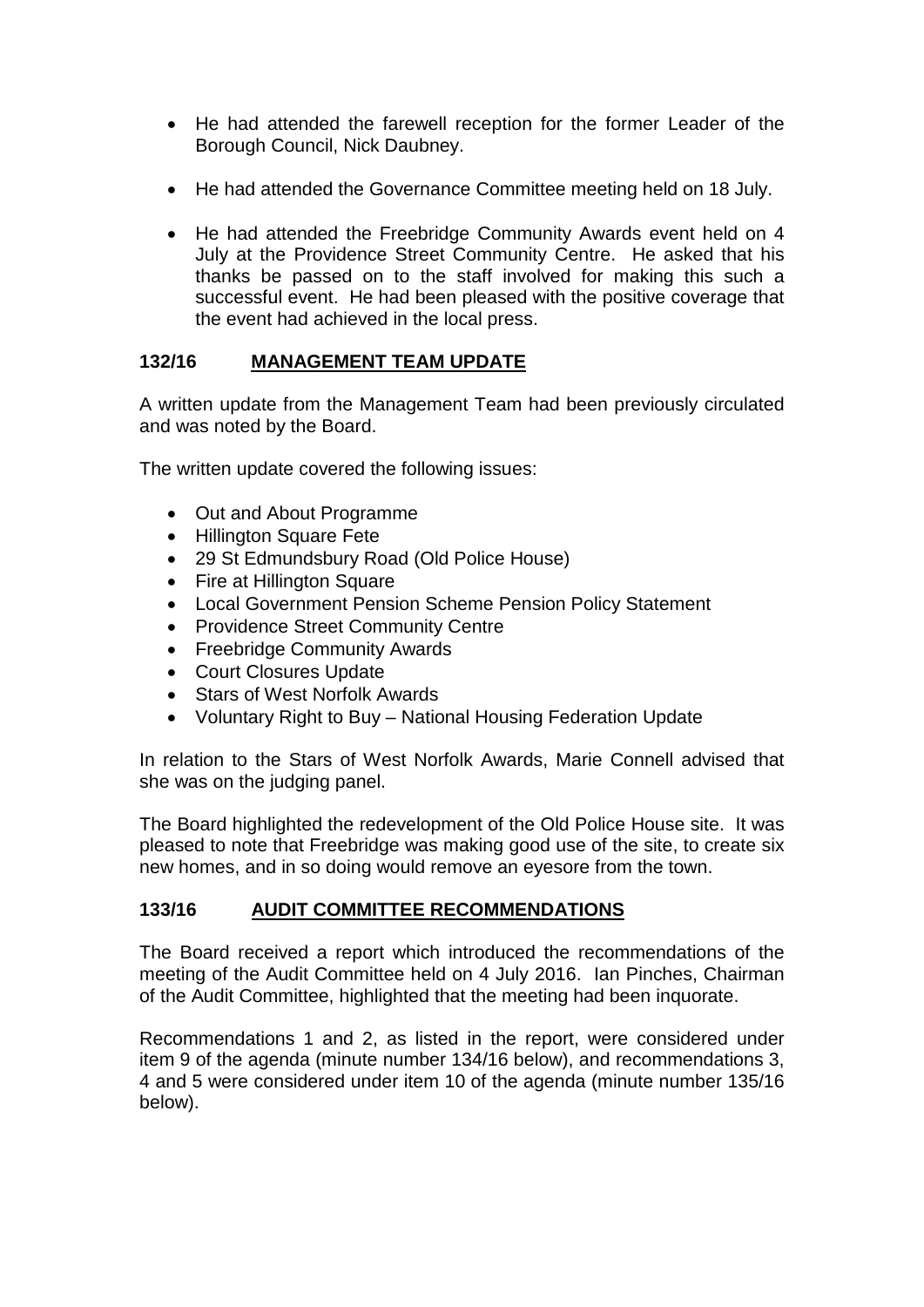#### **134/16 INTERNAL CONTROLS ASSURANCE ANNUAL REPORT 2015/16**

Ian Pinches presented the Internal Controls Assurance Annual Report 2015/16. The report explained the requirements of the business assurance exercise and the approach that the Association had chosen to adopt, and presented evidence from a wide variety of internal and external sources.

The Board welcomed the report, which demonstrated that a robust system of internal controls was in place. It was noted that the Audit Committee was monitoring those areas where improvement actions had been identified.

Having noted the recommendations of the Audit Committee (inquorate meeting), the Board

#### **RESOLVED:**

- 1) That the Internal Controls Assurance Annual Report 2015/16, as presented, be approved.
- 2) That the statement of internal controls, as presented, be approved for inclusion in the Association's statutory financial accounts 2015/16.

## **135/16 DRAFT STATUTORY ACCOUNTS 2015/16**

The Finance Business Partner presented a report which detailed the Association's draft statutory accounts 2015/16, including the Board of Management Report, Strategic Report, Auditor's Report and Financial Statements. Also presented for approval were the Audit Findings Report 2015/16 and the Letter of Representation to the External Auditor.

[confidential wording]

It was highlighted that emojis were used in part of the statutory accounts document. Whilst the Board was content for these to remain on this occasion, it requested that some consideration be given as to how these were used in the future.

#### **RESOLVED:**

- 1) That authority be delegated to the Chairmen of the Board and of the Audit Committee to approve the statutory accounts 2015/16, provided that there are no material changes to the version now presented to the Board, and that the Chairman of the Board, the Chief Executive and the Company Secretary be authorised to sign these on behalf of the Board.
- 2) That the Audit Findings Report 2015/16, as presented, be approved for submission to the Homes and Communities Agency.
- 3) That the Letter of Representation, as presented, be approved for signature by the Chief Executive.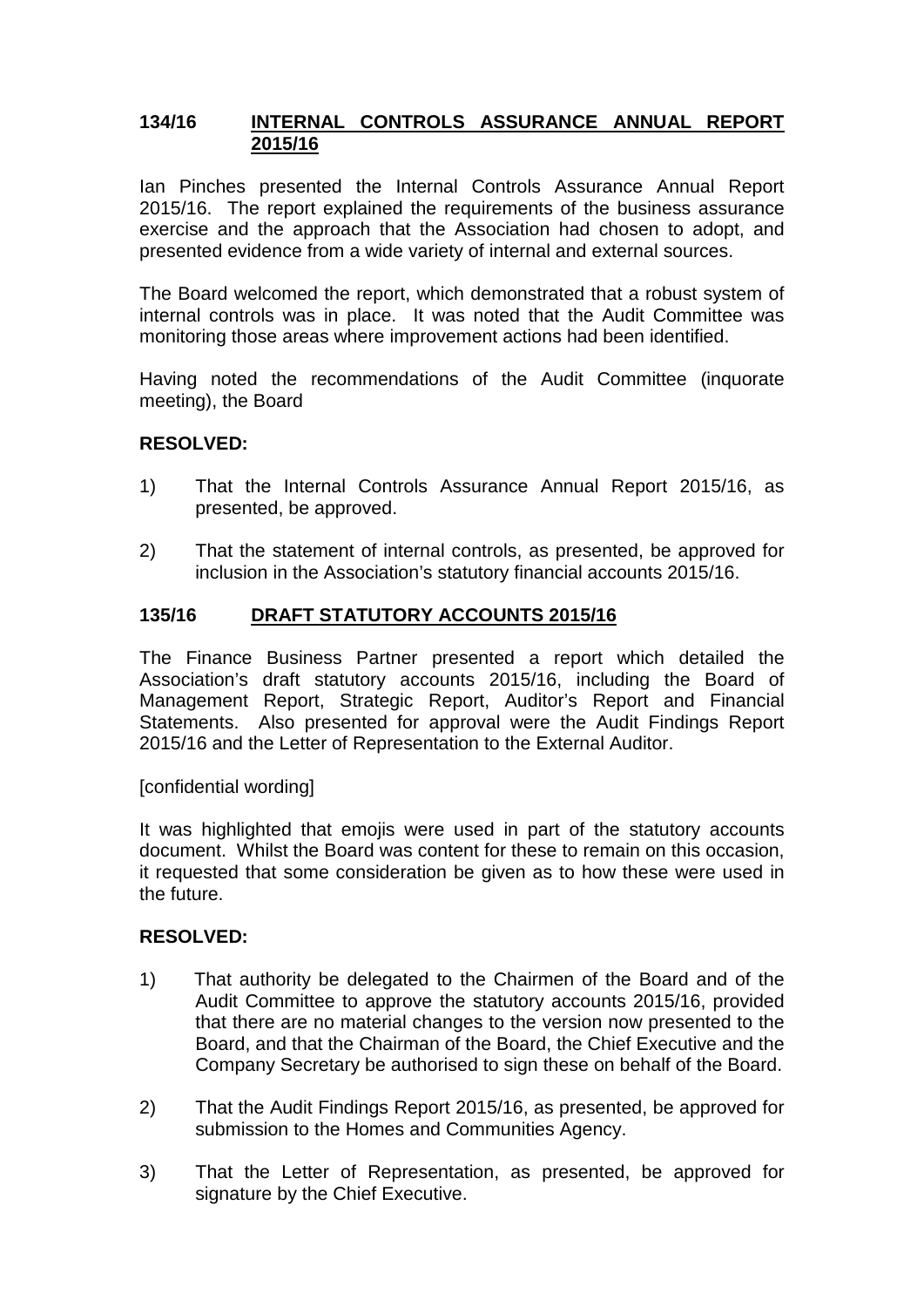# **136/16 BOARD'S REPORT TO THE ANNUAL GENERAL MEETING**

The Chief Executive presented a report which sought approval for the Board's Report to the 2016 Annual General Meeting.

**RESOLVED:** That the Board's Report to the 2016 Annual General Meeting be approved, as presented.

## **137/16 DRAFT ANNUAL GENERAL MEETING NOTICE OF MEETING AND AGENDA**

The Company Secretary presented a report which sought approval for the draft notice of meeting and agenda for the 2016 Annual General Meeting.

The Board was pleased to note that this year's Annual General Meeting would be the first one held at the Providence Street Community Centre.

**RESOLVED:** That the draft notice of meeting and agenda for the 2016 Annual General Meeting be approved, as presented.

# **138/16 CONSTITUTIONAL CHANGES**

The Company Secretary presented a report which considered constitutional changes, largely in light of the new senior management structure.

A Board Member asked whether there was any risk to the organisation in not updating the Rules now to reflect that there was no longer a Deputy Chief Executive. The Company Secretary and the Chief Executive responded that this had been put on hold pending secondary legislation to the Housing and Planning Act 2016 which it seemed likely would result in changes to the Rules around Board structure, and in particular the right of the Borough Council to nominate Board Members. Solicitors had to be engaged every time the Rules were changed, and so it made financial sense to group Rule changes together. There was no risk to the organisation by delaying to accommodate this.

**RESOLVED:** That the amendments to the Standing Orders and Financial Regulations be approved, as presented.

## **139/16 UPDATE OF THE BUSINESS CONTINUITY POLICY**

The Company Secretary presented a report which updated the Business Continuity Policy in line with the new senior management structure.

**RESOLVED:** That the updated Business Continuity Policy be approved, as presented.

#### **140/16 SHARED OWNERSHIP AND AFFORDABLE HOMES 2016-21**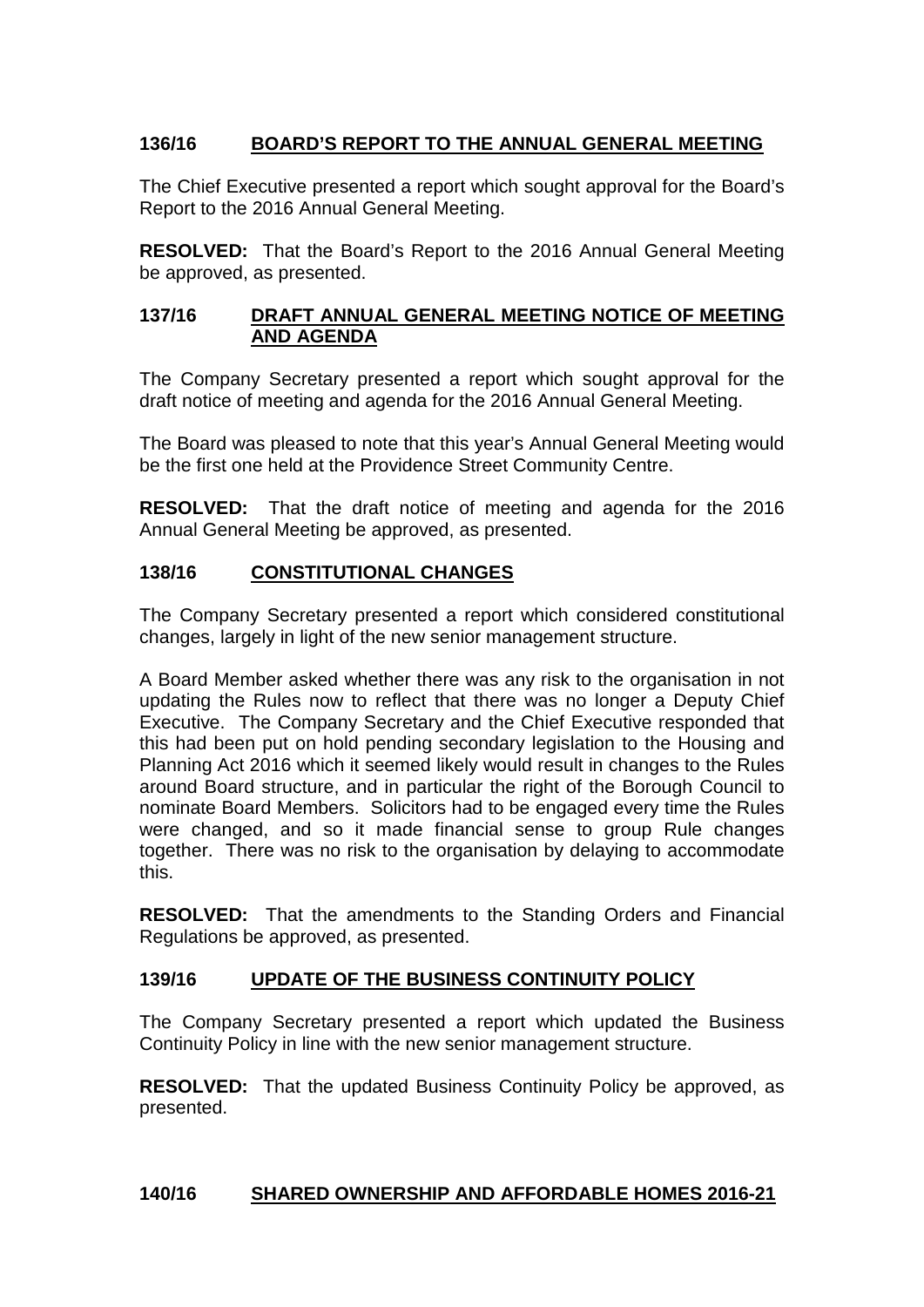The Director of Property presented a report which sought approval for Freebridge to submit a bid to the Homes and Communities Agency under the Shared Ownership and Affordable Homes Programme 2016-2021.

Whilst supporting the bid, the Board was keen to have a broad picture of the housing need in the area, and how this bid and other development would fit into this. It was explained that the necessary data was not currently available from the Borough Council, but Freebridge was working with the Borough Council on accessing it, and this would form a key part of development planning for the coming years. In the meantime, the proposed bid was for a relatively small number of units, and so presented minimal risk to the organisation.

**RESOLVED:** That Freebridge submit a bid to the Homes and Communities Agency for 10 units per year under the Shared Ownership and Affordable Homes Programme 2016-2021, and that the Chief Executive be given delegated authority to finalise the details of the bid in consultation with the Chairman.

## **141/16 RENEWAL OF LEASE AT THORNAGE – CAMPHILL COMMUNITIES, HOLT**

The Director of Property explained that it had been intended to present a report to request authority to renew the lease and management agreement with Camphill Communities - Thornage. However, following feedback from Board Members, he suggested that the report be deferred until the next meeting, so that the Board could be provided with further details of the terms of the lease. The existing lease did not expire until November, and so there was time to delay approval. The Board supported this approach.

The Chief Executive reported that the Camphill Board at Thornage had agreed to the renewed lease.

The Board expressed an interest in visiting the facility at Thornage. The Director of Property undertook to let Board Members have details of a forthcoming fete that the venue would be hosting.

## **142/16 PROCUREMENT/SELLING SERVICES**

Confidential item

# **143/16 LEASE OF ROOMS AT PROVIDENCE STREET COMMUNITY CENTRE, KING'S LYNN**

Confidential item

## **144/16 REVIEW OF THE BOARD MEMBER AGREEMENT FOR SERVICES**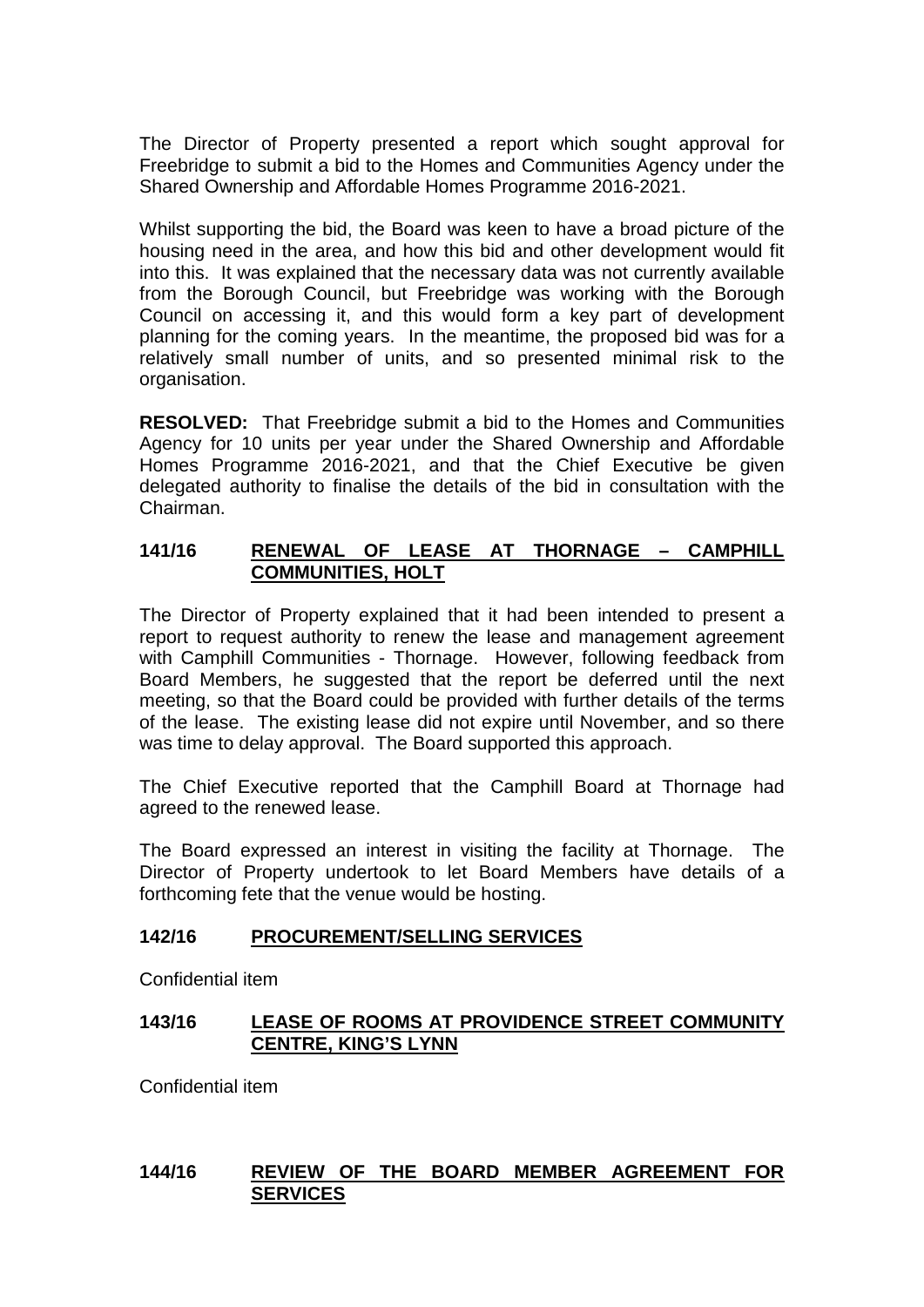The Company Secretary presented a report which reviewed the Board Member Agreement for Services.

**RESOLVED:** That the Board Member Agreement for Services be amended as follows:

- "9.1 Your appointment, and this Agreement (including, without limitation, your appointment to any particular office or committee), will terminate forthwith without any entitlement to compensation if:……
	- ……..9.1.5 you have been absent from four **three** consecutive meetings of the Board without special leave of absence."

#### **145/16 GOVERNANCE COMMITTEE RECOMMENDATION**

Confidential item

## **146/16 OPERATIONS PERFORMANCE OVERVIEW**

Confidential item

#### **147/16 FINANCE AND HUMAN RESOURCES QUARTERLY MANAGEMENT REPORT**

Confidential item

## **148/16 TREASURY MANGEMENT AND STRATEGY UPDATE**

Confidential item

## **149/16 RISK MANAGEMENT AND FRAUD AWARENESS UPDATE**

The Chief Executive presented a report which detailed risk management and fraud awareness activity during the quarter ending 30 June 2016.

The Board noted the report.

#### **150/16 BUSINESS PLAN FIRST QUARTER UPDATE 2016/17**

The Chief Executive presented a report which set out the first quarter update to the 2016/17 Business Plan.

In answer to a question, the Chief Executive said that it was acknowledged that it would take the new Finance and Resources Director a while to fully settle in: sufficient time was built into the Plan to allow for this.

The Board noted the report.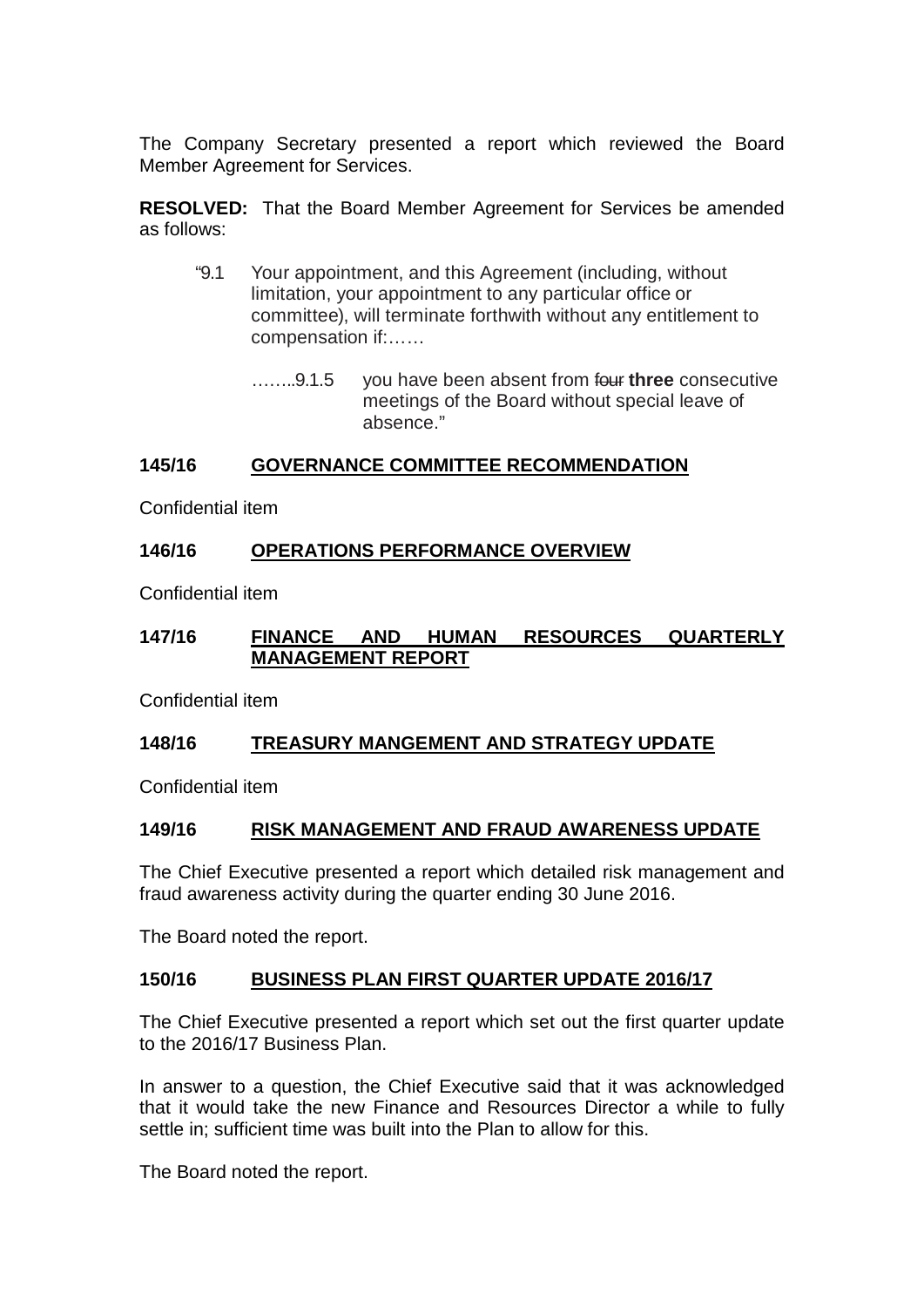# **151/15 TENANT PANEL QUARTERLY UPDATE**

The Director of Property presented a report which provided a quarterly update on the Tenant Panel's work.

The Board stressed the importance of interviewing quickly after applications had been received from potential Tenant Panel Members, so as to minimise the risk of the individuals losing interest.

The Company Secretary undertook to arrange for the four new Board Members to attend a meeting of the Panel as observers.

The Board noted the report.

# **152/16 URGENT ACTION TAKEN – EMPLOYMENT OF A CLOSE RELATIVE OF AN EXISTING EMPLOYEE**

The Board noted a request for urgent action that had been approved, to employ a close relative of an existing employee.

# **153/16 URGENT ACTION TAKEN – LETTING OF ROOMS AT PROVIDENCE STREET, KING'S LYNN**

The Board noted a request for urgent action that had been approved, to let rooms at the Providence Street Community Centre, King's Lynn.

The Director of Property advised that the rooms had been let to the College of West Anglia to replace those it had previously used at Plaxtole House.

# **154/16 COMMITTEE MINUTES**

## **(a) Audit Committee – 4 July 2016**

Ian Pinches, Chairman of the Audit Committee, presented the minutes of the Committee's inquorate meeting held on 4 July 2016. He highlighted that a number of issues around the management of garages had been brought to the Committee's attention; these would continue to be monitored by the Committee. Another issue considered by the meeting had been procedures around the collection of rents; the Internal Auditors would be doing some follow-up work on this.

In answer to a question, the Director of Property advised that the Income Procedure Guide had been updated in line with the Internal Auditors' recommendations, in July 2016.

# **(b) Governance Committee – 18 July 2016**

Marie Connell, Vice-Chairman of the Governance Committee, presented the minutes of the Committee's meeting held on 18 July 2016. She highlighted that the meeting had considered issues raised on the Governance Improvement Action Plan.